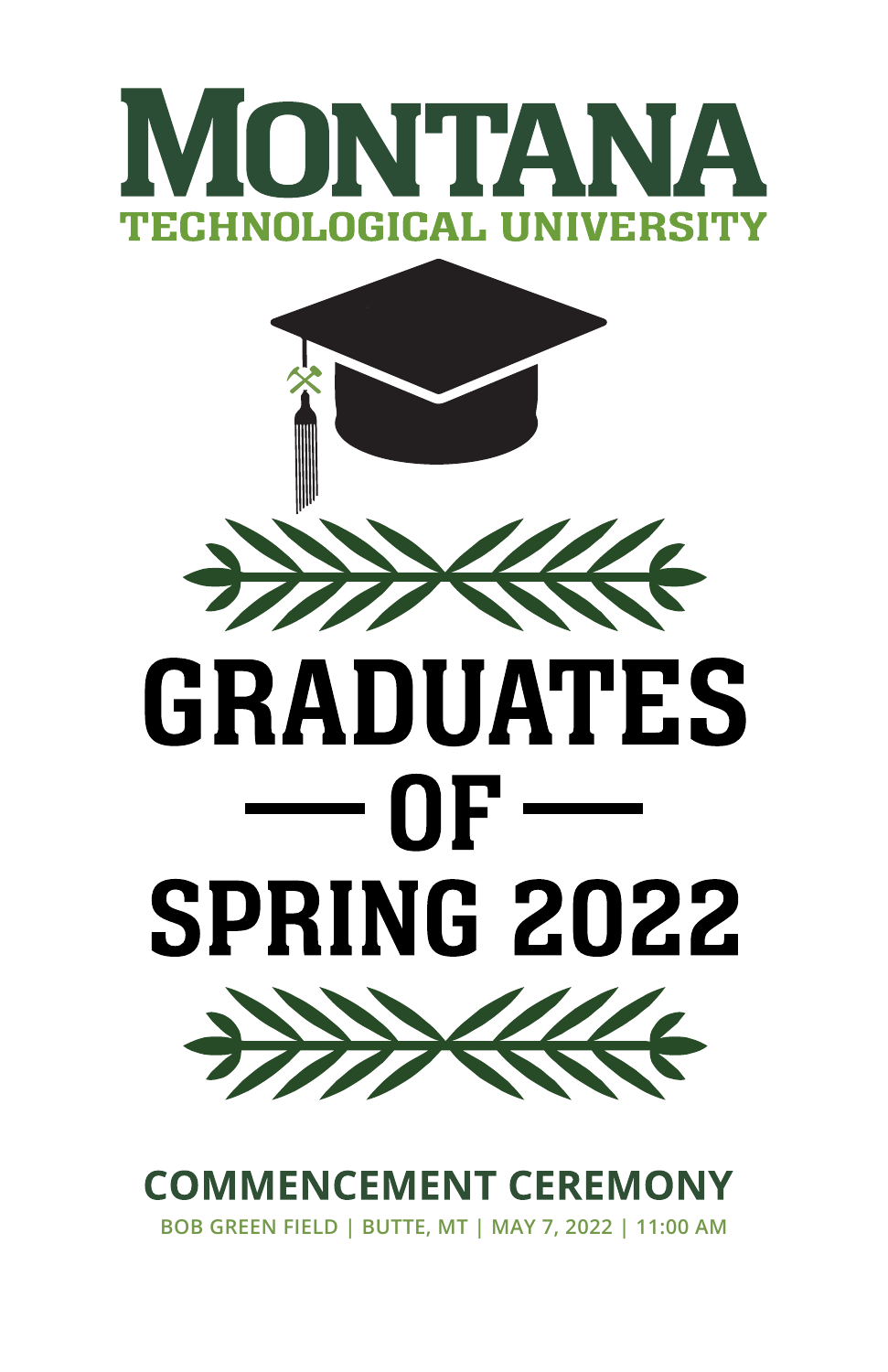#### **PROGRAM OF COMMENCEMENT EXERCISES**

The audience is requested to stand for the processional and remain standing for the playing of the national anthem.

#### *"Pomp and Circumstance"*

Written by Edward Elgar Performed by the Montana Tech Band Directed by Dan Olson

#### *The Star-Spangled Banner*

Written by Francis Scott Key Performed by the Montana Tech Band Directed by Dan Olson

#### **INTRODUCTIONS**

Dr. John Garic, *Master of Ceremonies*

#### **WELCOME**

Dr. Les Cook, *Chancellor*

#### **STUDENT SPEAKER**

Braeden Beck, Civil Engineering

#### **COMMENCEMENT ADDRESS**

Casey Winn Lozar *Chair, Montana Board of Regents Vice President and Director of the Center for Indian Country Development for the Federal Reserve*

#### **PRESENTATION AND CONFERRAL OF DEGREES**

**Graduate School Doctor of Philosophy Master's Degrees and Graduate Certificates**

Dr. Angela Lueking, Vice Chancellor for Research/Dean of the Graduate School

#### **School of Mines & Engineering**

Dr. Dan Trudnowski, Dean

#### **College of Letters, Sciences & Professional Studies**

Dr. Michele Hardy, Dean

#### **Highlands College Certificates & Associate Degrees**

Karen VanDaveer, Interim Dean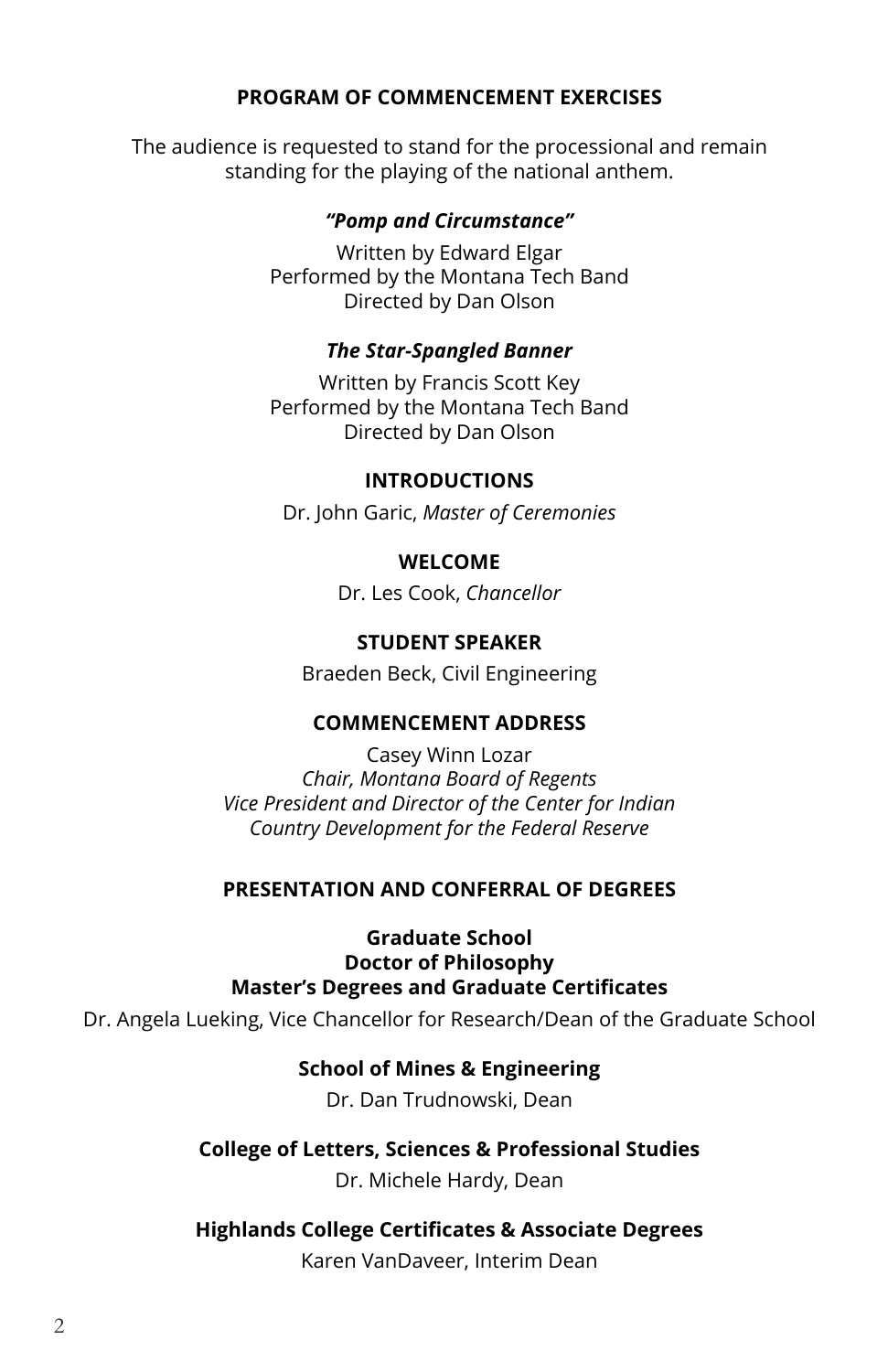The audience is requested to stand for the recessional.

#### *"The Anaconda Copper Mines Band March"*

Written by Roland Seitz Performed by the Montana Tech Band Directed by Dan Olson

A reception for the graduates, their parents, and friends will be held in the north endzone in Alumni Coliseum immediately following the commencement ceremony.

#### **PLATFORM PARTY**

Dr. Les Cook, Chancellor

Dr. Craig Elliott, Vice Chancellor for Student Affairs/Dean of Students Dr. John Garic, Visiting Instructor, Department of Business Dr. Steve Gammon, Provost/Vice Chancellor for Academic Affairs Dr. Michele Hardy, Dean of the College of Letters, Sciences & Professional Studies Casey Lozar, Chair, Montana Board of Regents Dr. Angela Lueking, Vice Chancellor for Research/Dean of the Graduate School Dr. Dan Trudnowski, Dean of the School of Mines & Engineering Karen VanDaveer, Interim Dean of Highlands College

#### **STUDENT AWARDS**

#### **Bachelor of Science Valedictorians**

Laurel Bitterman, Environmental Engineering Alivia Drake, Nursing Katherine Larson, Biological Sciences Cade O'Neill, Biological Sciences

#### **Associate of Applied Science Valedictorians**

Karlina Lawson, Radiologic Technology Skyler Martin, Radiologic Technology

#### **Highest Scholastic Standing in the Arts & Sciences Awardees**

Alivia Drake, Nursing Katherine Larson, Biological Sciences Arthur Martin, Nursing Kristina Okonski, Nursing Cade O'Neill, Biological Sciences Nichole Sterling, Nursing Sara Stoeckel, Nursing

**Chester H. Steele Award** Laurel Bitterman, Environmental Engineering

#### **Chester H. Steele Award** Brandon Quinn, Mining Engineering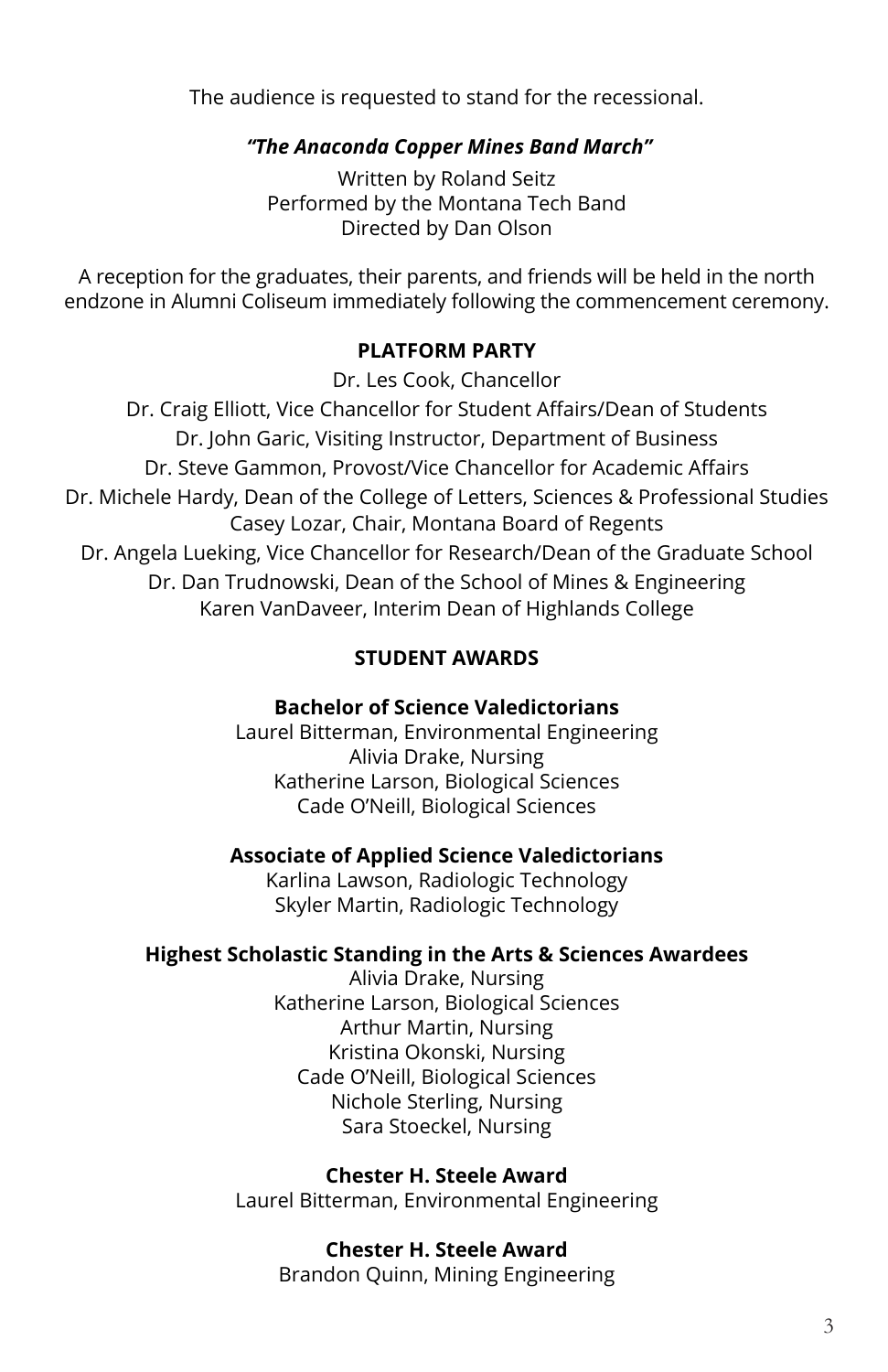#### **Montana Society of Engineers Gold Medal Award**

Max Wohlgenant, Mechanical Engineering

#### **Outstanding Student Departmental Awards**

Cooper Larson, Automotive Technology Alexandria Anderson, Biological Sciences Cade O'Neill, Biological Sciences Katherine Larson, Biological Sciences Brian McGeehan, Business Madison Joseph, Chemistry Eric Casagranda, Civil Engineering Jacob Maddox, Civil Engineering Technology Trevor Osborne, Computer Science Mac Hauck, Construction Technology Elias Luoma, Electrical Engineering Emily McGinnis, Environmental Engineering Sidney Christie, Exercise and Health Science Frankie Johnston, Geological Engineering Quinn Powell, Geophysical Engineering Clayton Moody, Interdisciplinary Arts and Sciences Kyle Mooty, Mechanical Engineering Morgan Ashbaugh, Metallurgical and Materials Engineering Brandon Quinn, Mining Engineering Casadi Morgan, Math Olivia Bolton, Nursing Sasha Link, Petroleum Engineering Ryan Goodman, Pre-Apprenticeship Line Program Wyatt Gunlock, Precision Machining Technology Amelia Davis, Radiologic Technology Cara O'Donnell, Safety, Health and Industrial Hygiene Jyler Thompson, Welding Technology

#### **Student Employee of the Year Award**

Ellie Berreth, Student Employee of the Year Avery Londo, Student Employee of the Year honorable mention Eddie Pantoja, Student Employee of the Year honorable mention

#### **Distinguished Student Veteran Award**

Jason Brown, Mechanical Engineering Troy Springer, Construction Technology

#### **2022 Barry M. Goldwater Scholarship**

Baylie Phillips, Metallurgical & Materials Engineering

#### **Montana Student Volunteer Award**

Baylie Phillips, Metallurgical & Materials Engineering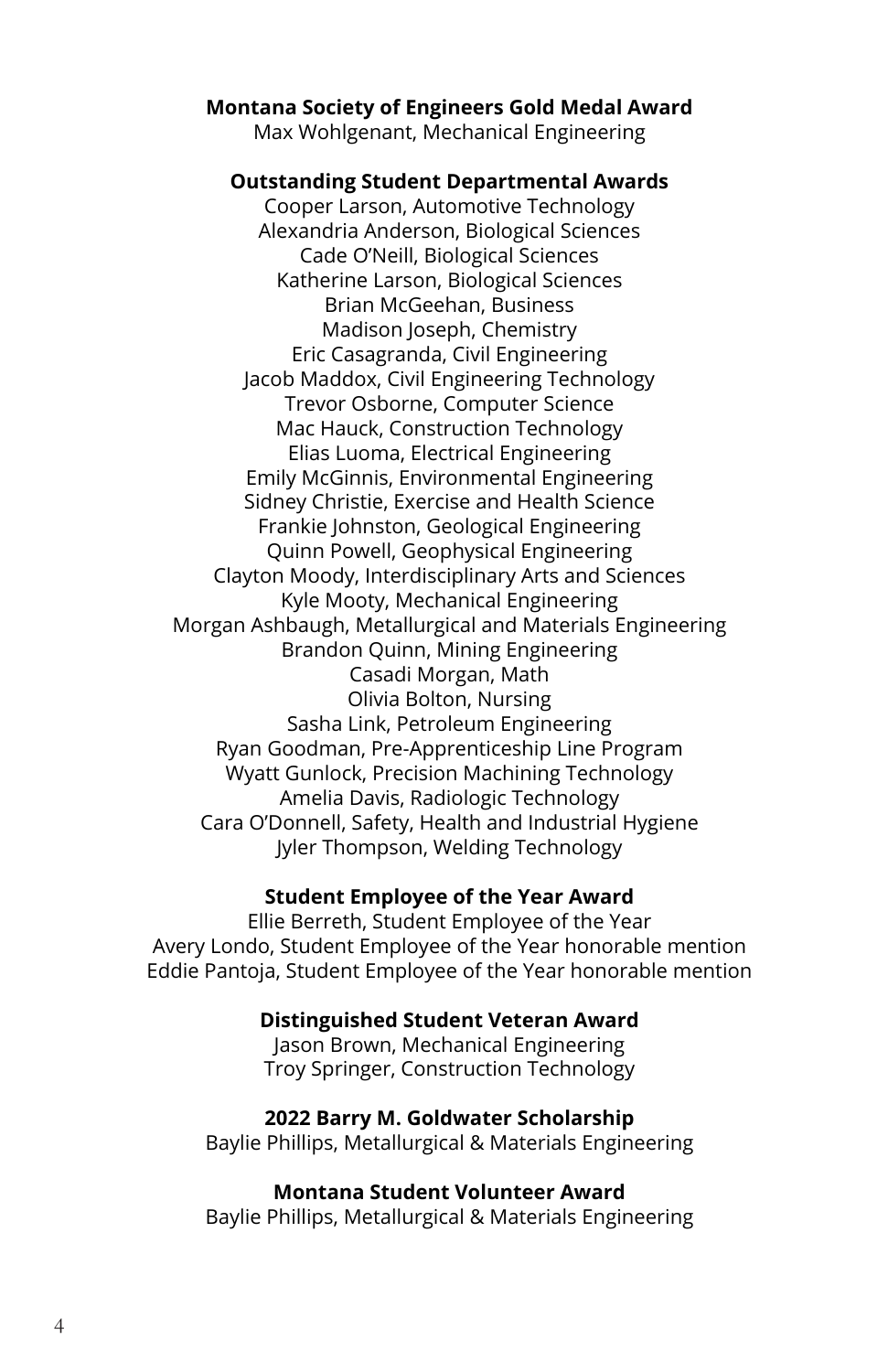## **CANDIDATES FOR DEGREES 2022**

## **GRADUATE SCHOOL**

## **Doctor of Philosophy**

#### **Doctor of Philosophy Materials Science**

| Teagan Leitzke | Wausau, Wl |
|----------------|------------|
| Julie Muretta  | Butte, MT  |

## **Master's Degrees and Graduate Certificates**

## **Master of Engineering**

Ansley Kulseng-Hansen Butte, MT Nathan Painter Great Falls, MT

#### **Master of Project Engineering & Management**

Sherry Fanning Sherry Fanning Saint Ignatius, MT Victoria Martinez Bellow Gomez Palacio, Mexico Shea Mattix **Exercise Shea Mattix** Hamilton, MT

## **Master of Science Ecological Restoration**

| Bradford, PA |               |
|--------------|---------------|
| Gardiner, MT | Highest Honor |
| Bozeman, MT  |               |
| Butte, MT    |               |
| Bothell, WA  |               |
|              |               |

#### **Master of Science Electrical Engineering**

| Tam Nguyen | Haiphong, Vietnam | <b>Highest Honor</b> |
|------------|-------------------|----------------------|
|            |                   |                      |

## **Master of Science Environmental Engineering**

| Laurie Battle    |
|------------------|
| Richelle Carney  |
| Cassandra Carpio |
| Emily Rutledge   |

Anaconda, MT Bangor, MI Ige **Emily Rutler Rutler** Holland, MI

Butte, MT Highest Honor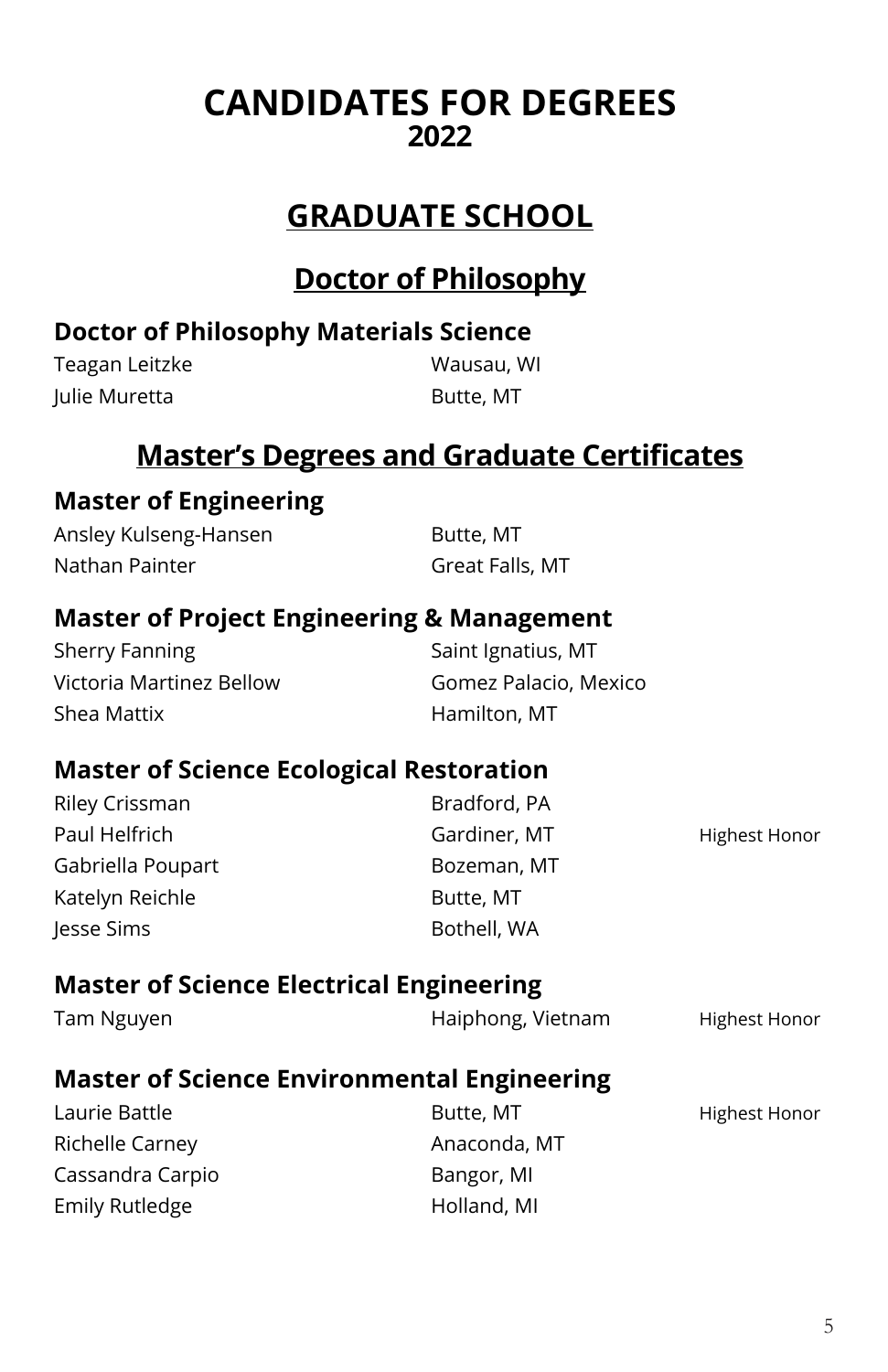## **Master of Science General Engineering**

| Isaac Gilfeather      | Helena, MT      |                      |
|-----------------------|-----------------|----------------------|
| Daniel Jacintho       | Kula, HI        |                      |
| Ingvar Kulseng-Hansen | Plains, MT      | <b>Highest Honor</b> |
| Benjamin Rathman      | Seeley Lake, MT |                      |
| David Barrick         | Lewistown, MT   |                      |
| Scott Morley          | Anaconda, MT    |                      |

## **Master of Science Geological Engineering**

| David Barrick | Lewistown, MT |
|---------------|---------------|
| Scott Morley  | Anaconda, MT  |

#### **Master of Science Geoscience**

| Butte, MT            |
|----------------------|
| Butte, MT            |
| Butte, MT            |
| Castle Rock, CO      |
| Prospect Heights, IL |
| Butte, MT            |
| West Covina, CA      |
| Albuquerque, NM      |
| Monrovia, CA         |
|                      |

## **Master of Science Industrial Hygiene**

| Amy Ballain           | Idaho Falls, ID   |               |
|-----------------------|-------------------|---------------|
| Nicole Bennett        | Kailua, HI        |               |
| Steven Carlson        | Saint Charles, IL |               |
| Sarah Cieslukowski    | Saginaw, MI       |               |
| Catherine Crott       | Pittsburgh, PA    | Highest Honor |
| <b>Travis Fellers</b> | Orland Park, IL   | Highest Honor |
| Deanna Garcia         | Marysville, CA    |               |
| Tucker Kinne          | Waltham, MA       |               |
| Jamie Kracko          | DeWitt, MI        |               |
| Patrick McCarty       | Louisville, KY    | Highest Honor |
| Sadie McLaughlin      | Butte, MT         |               |
| Molly Meade           | Pikeville, KY     |               |
| Nicolas Morrissey     | Butte, MT         |               |
| Ryan Mutzenberger     | Missoula, MT      |               |
| Kale Palmer           | Durant, OK        |               |
| Jenny Prince          | Tulsa, OK         |               |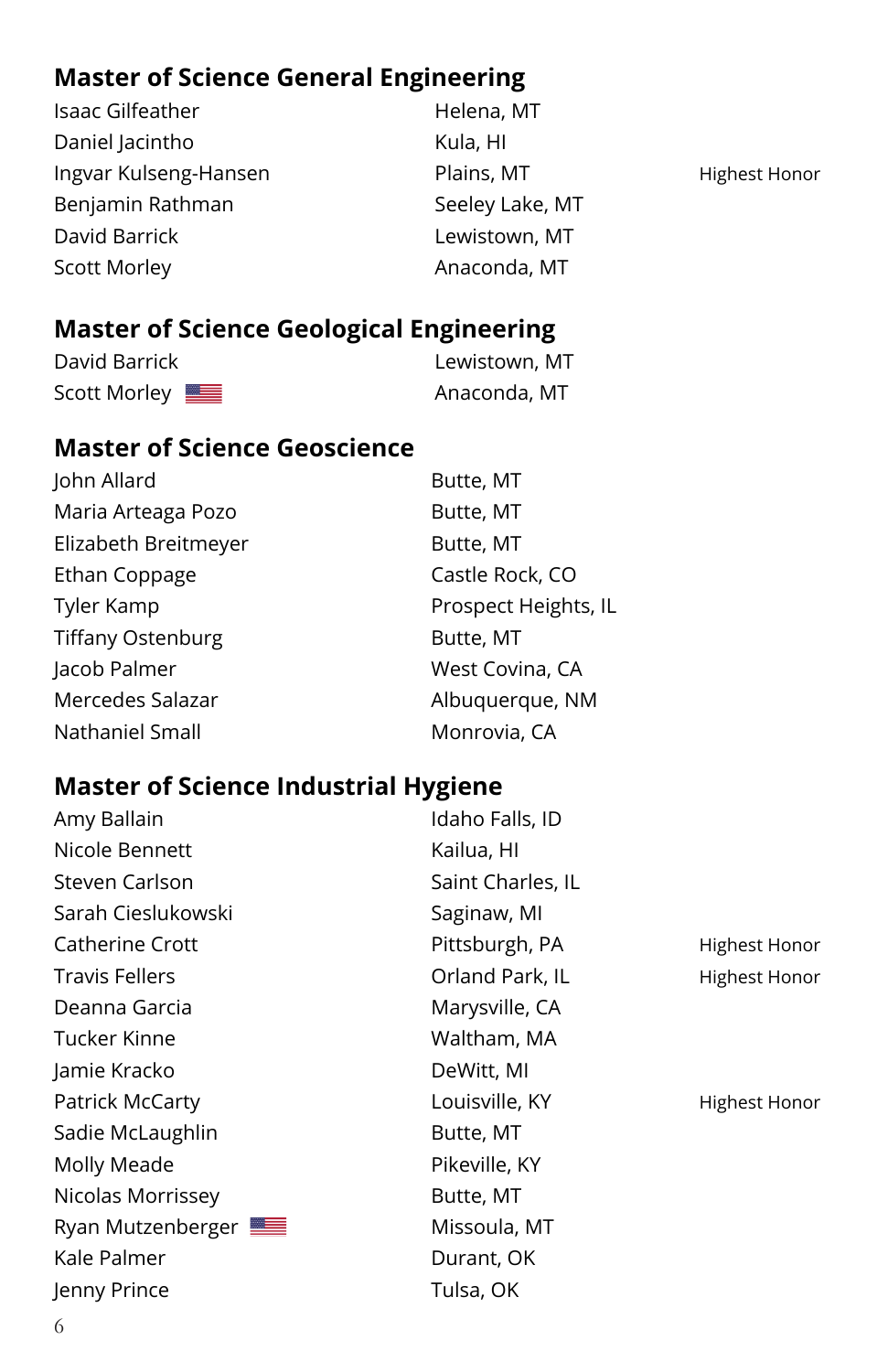| Josue Romero                                                                | Los Angeles, CA        |                      |  |
|-----------------------------------------------------------------------------|------------------------|----------------------|--|
| Salvatore Scannapieco                                                       | Ballston Lake, NY      |                      |  |
| Usman Shoaga                                                                | Butte, MT              |                      |  |
| <b>Michael Wilts</b>                                                        | Muscatine, IA          |                      |  |
| <b>Master of Science Interdisciplinary Studies</b>                          |                        |                      |  |
| Ismael Longoria                                                             | Caldwell, ID           |                      |  |
| <b>Master of Science Materials Science &amp; Engineering</b>                |                        |                      |  |
| Stephen Hanson                                                              | Butte, MT              |                      |  |
| <b>Trevor Russell</b>                                                       | Montana City, MT       |                      |  |
| <b>Master of Science Metallurgical &amp; Mineral Processing Engineering</b> |                        |                      |  |
| Kathryn Bozer                                                               | Huxley, IA             | Highest Honor        |  |
| <b>Master of Science Mining Engineering</b>                                 |                        |                      |  |
| Zachary Bybee                                                               | Soda Springs, ID       | <b>Highest Honor</b> |  |
| Ryan Isto                                                                   | Milton, Ontario Canada | <b>Highest Honor</b> |  |
| Millicent Oppong                                                            | Bibiani                |                      |  |
| Ethan Steffen                                                               | Denver, CO             |                      |  |
| <b>Master of Science Petroleum Engineering</b>                              |                        |                      |  |
| Forrest Green                                                               | Fairplay, CO           | Highest Honor        |  |
|                                                                             |                        |                      |  |
| <b>SCHOOL OF MINES &amp; ENGINEERING</b>                                    |                        |                      |  |
| <b>Bachelor of Science Civil Engineering</b>                                |                        |                      |  |
| Miles Argo                                                                  | Missoula, MT           | Honor                |  |
| <b>Braeden Beck</b>                                                         | Missoula, MT           | Honor                |  |
| Ellia Barcard                                                               |                        |                      |  |

| Miles Argo           | Missoula, MT  | Honor                |
|----------------------|---------------|----------------------|
| Braeden Beck         | Missoula, MT  | Honor                |
| Ellie Berreth        | Kalispell, MT | Honor                |
| Graysan Brown        | Cambridge, ID | Honor                |
| Jet Campbell         | Billings, MT  | Honor                |
| Erik Casagranda      | Butte, MT     | <b>Highest Honor</b> |
| James Conroy         | Helena, MT    | Honor                |
| <b>Shay Evans</b>    | Missoula, MT  | Honor                |
| Jacob Fleury         | Helena, MT    | <b>Highest Honor</b> |
| <b>Austin Gerry</b>  | Butte, MT     | <b>Highest Honor</b> |
| <b>Blake Hasquet</b> | Missoula, MT  | Honor                |
| Jordan Johnson       | Palmer, AK    |                      |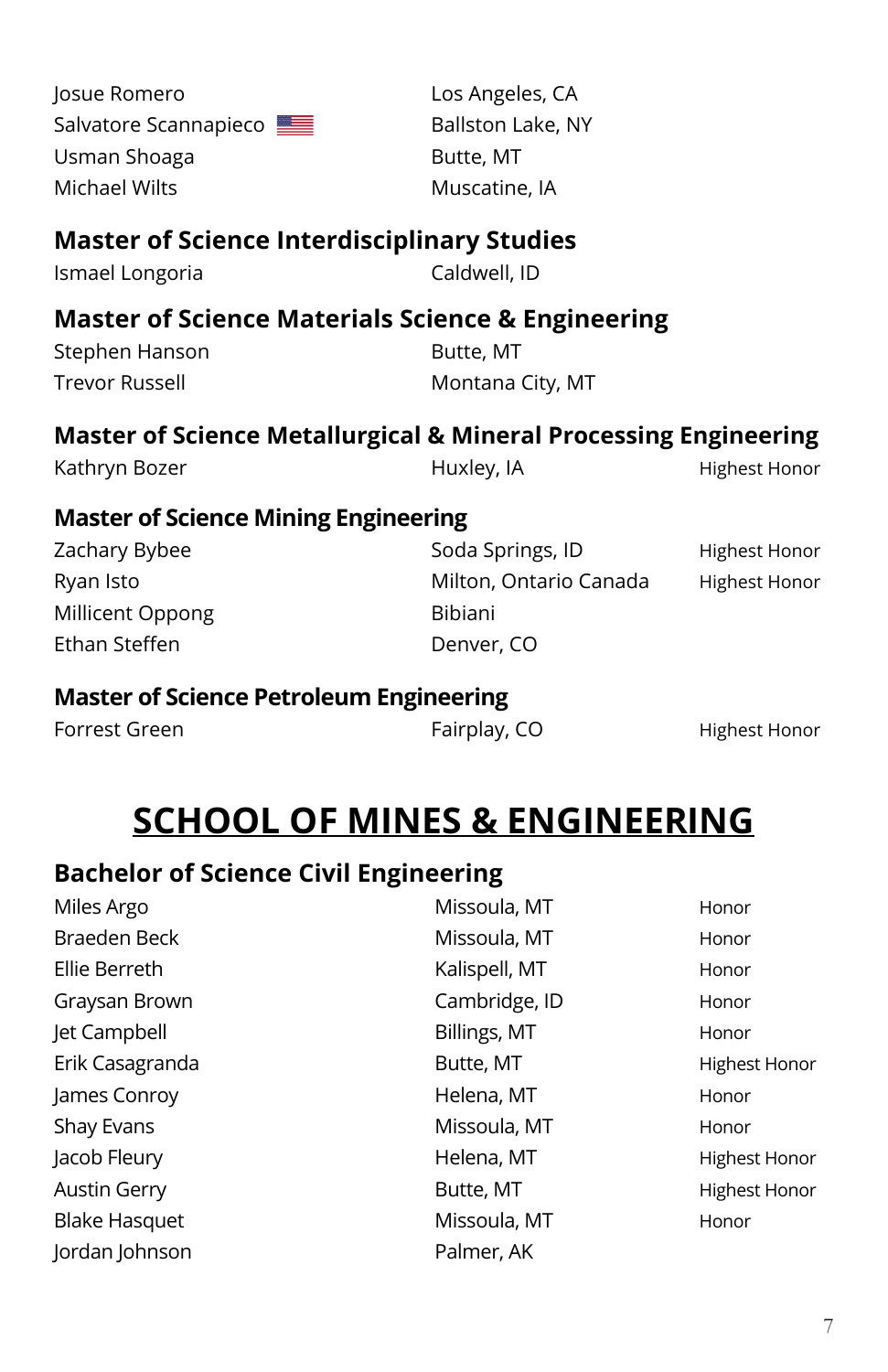| Parker Klaus           | Thompson Falls, MT | Honor                |
|------------------------|--------------------|----------------------|
| Konner Kuehn           | Malta, MT          | Honor                |
| Archie Lind            | Billings, MT       | Honor                |
| <b>Brock MacDonald</b> | Billings, MT       | Honor                |
| Ryan Murphy            | Whitehall, MT      | <b>Highest Honor</b> |
| Dustin Saxon           | Butte, MT          |                      |
| Matteson Smith         | Deer Lodge, MT     | Honor                |
| lo Valle               | Butte, MT          | Honor                |
| Kade Van Elswyk        | Thompson Falls, MT |                      |
| Lane Walker            | Glendive, MT       |                      |

#### **Bachelor of Science Computer Science**

| Hunter Boles   | Helena, MT    | <b>Highest Honor</b> |
|----------------|---------------|----------------------|
| Chase Farrar   | Lewistown, MT | Honor                |
| Rebecka Lester | Absarokee, MT | Honor                |
| Andrew Moreno  | Red Lodge, MT | <b>Highest Honor</b> |
| Trevor Osborne | Billings, MT  | <b>Highest Honor</b> |

## **Bachelor of Science Electrical Engineering**

| Keegan Clarke     | Missoula, MT  |                      |
|-------------------|---------------|----------------------|
| Nickolaus Clawson | Billings, MT  | Honor                |
| Elias Luoma       | Red Lodge, MT | <b>Highest Honor</b> |
| Justin Rubalcaba  | Whitefish, MT | Honor                |
| Madison VanGilder | Butte, MT     | Honor                |

#### **Bachelor of Science Environmental Engineering**

Abdullah Alkhazi **Butte, MT** Husain Almesri **Kuwait** Kuwait Honor Laurel Bitterman **Exercise Server Accord Polson, MT** Highest Honor Jaden Comings **Accord Philpsburg, MT** Honor Emily McGinnis **Boulder, MT** Highest Honor Brooke Thompson **Butte, MT** Butte, MT Highest Honor

## **Bachelor of Science Geological Engineering**

Gabriel Cangelosi Seattle, WA Honor Jessica Cutler **Bozeman**, MT Frankie Johnston **Highwood, MT** Highest Honor Mary Riggs **Boise**, ID

## **Bachelor of Science Geophysical Engineering**

Quinn Powell **Bozeman**, MT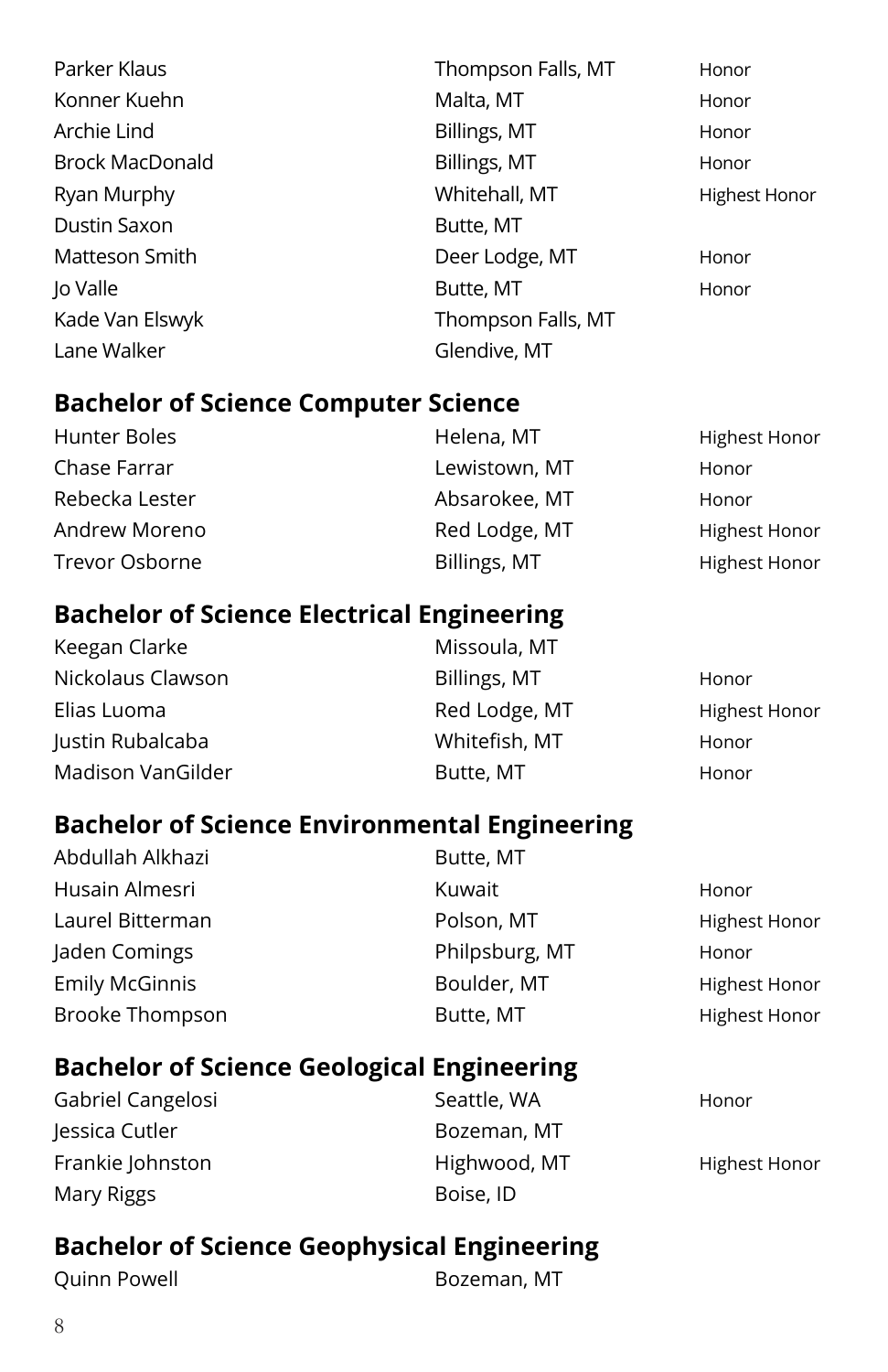## **Bachelor of Science Mechanical Engineering**

| <b>Talal Aldossary</b> | Saudi Arabia     |                      |
|------------------------|------------------|----------------------|
| <b>Gunner Bartlett</b> | Cheyenne, WY     |                      |
| <b>Spencer Bartow</b>  | Helena, MT       | Honor                |
| Cody Baumstarck        | Worland, WY      | <b>Highest Honor</b> |
| Jacob Bentley          | Butte, MT        | Honor                |
| Emma Carvo             | Idaho Falls, ID  | Honor                |
| Alyssa Cook            | Butte, MT        | <b>Highest Honor</b> |
| <b>Teddy Croft</b>     | Homer, AK        | Honor                |
| <b>Grace Doucette</b>  | Malta, MT        |                      |
| Declan Gaub            | Butte, MT        | <b>Highest Honor</b> |
| Shelby Hall            | Dillon, MT       |                      |
| Augustus Herzog        | Clancy, MT       | Honor                |
| William Irwin          | Pinedale, WY     |                      |
| Christian Jones        | Laurel, MT       |                      |
| Colin Mcgee            | Port Orchard, WA | Honor                |
| Kyle Mooty             | Peyton, CO       | Highest Honor        |
| William Murphy         | Cumberland, ME   | <b>Highest Honor</b> |
| John Phillips          | Calgary, AB      | Honor                |
| Sean Ramsbacher        | Missoula, MT     | Honor                |
| Dominic Rangel         | Butte, MT        | <b>Highest Honor</b> |
| Clay Sacks             | Stevensville, MT | Honor                |
| Garrison Shaw          | Cardwell, MT     | Honor                |
| David Torgersen        | Butte, MT        |                      |
| Alexander Watterson    | Billings, MT     | <b>Highest Honor</b> |
| Max Wohlgenant         | Billings, MT     | Honor                |
|                        |                  |                      |

## **Bachelor of Science Metallurgical & Materials Engineering**

| Reed Harder    | Pullman, WA    |                      |
|----------------|----------------|----------------------|
| Cody Hennessy  | Kalispell, MT  | <b>Highest Honor</b> |
| Erik Sigurdson | Winnemucca, NV |                      |
| Kelli Thomas   | Anchorage, AK  | Honor                |

## **Bachelor of Science Mining Engineering**

| Tyler Belderrain | Meridian, ID |                      |
|------------------|--------------|----------------------|
| Cody Fisher      | Butte, MT    |                      |
| Kyle Kinn        | Roundup, MT  |                      |
| Nikolas Nunez    | Richmond, VA | Honor                |
| Brandon Quinn    | Butte, MT    | <b>Highest Honor</b> |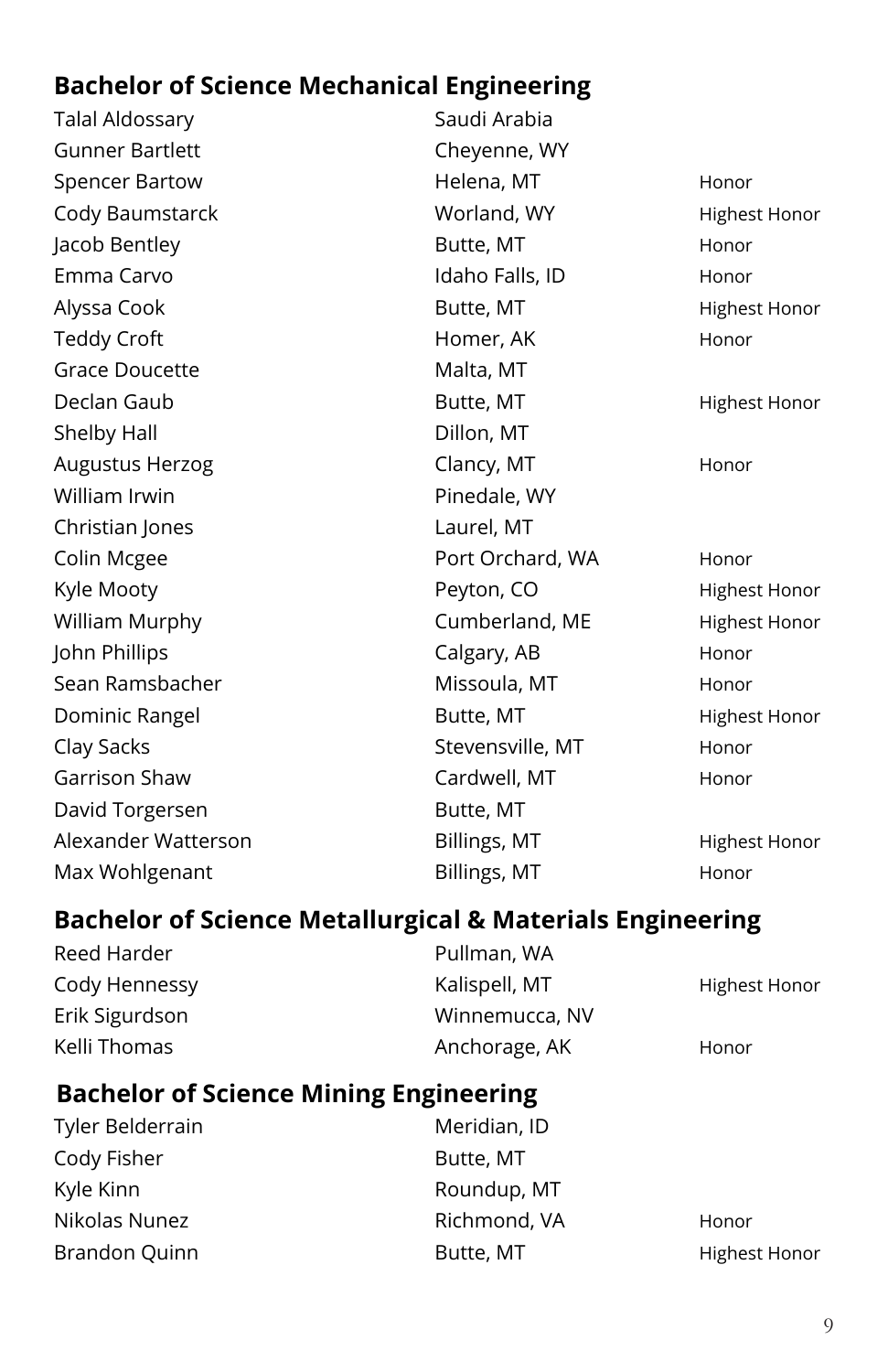## **Bachelor of Science Occupational Safety & Health**

Ryan Ashby **Butte, MT** Kiley Caprara **Butte, MT** Benet Gonzales **Denver, CO** Hunter Kent Columbus, MT Amanda Sharon **Butte, MT** Christian Silk **Helena**, MT Allison Wasley **Butte, MT** Cody Williams Grass Range, MT

Derek Arnold **Butte, MT Butte, MT Honor** Dalton Bragg Stevensville, MT Highest Honor Logan Frandson North Worland, WY Honor Alex Hanson **Mullet Communist Communist Communist Communist Communist Communist Communist Communist Communist Communist Communist Communist Communist Communist Communist Communist Communist Communist Communist Communist Co** Sadiq Inuwa **Abuja** Abuja Highest Honor Cara O'Donnell **Billings, MT** Highest Honor

#### **Bachelor of Science Petroleum Engineering**

| Norah Alazemi           | Kuwait             | Honor                |
|-------------------------|--------------------|----------------------|
| Yousef Alkandari        | Butte, MT          | <b>Highest Honor</b> |
| Turki Almisfer          | Saudi Arabia       | Honor                |
| Ahmed Almousa           | Riyadh, SAU        | Honor                |
| Monai Alradhan          | Kuwait             | Honor                |
| Saad Alrashidi          | Kuwait             | Honor                |
| Mustafa Alsulaiman      | Alkhobar, SAU      | <b>Highest Honor</b> |
| Michael Barnes          | Lacey, WA          | <b>Highest Honor</b> |
| Cade Harris             | Kent, WA           | <b>Highest Honor</b> |
| Gabriel Kirkley         | Dillon, MT         | Honor                |
| Gabriel Knudsen         | Columbia Falls, MT | Honor                |
| Thayswendy Martinez     | Angola             |                      |
| <b>Chandler Newhall</b> | Brighton, CO       | Honor                |

## **Bachelor of Science Software Engineering**

| Seth Bettwieser | Ronan, MT | Honor |
|-----------------|-----------|-------|
| Andrey Zuev     | Butte, MT |       |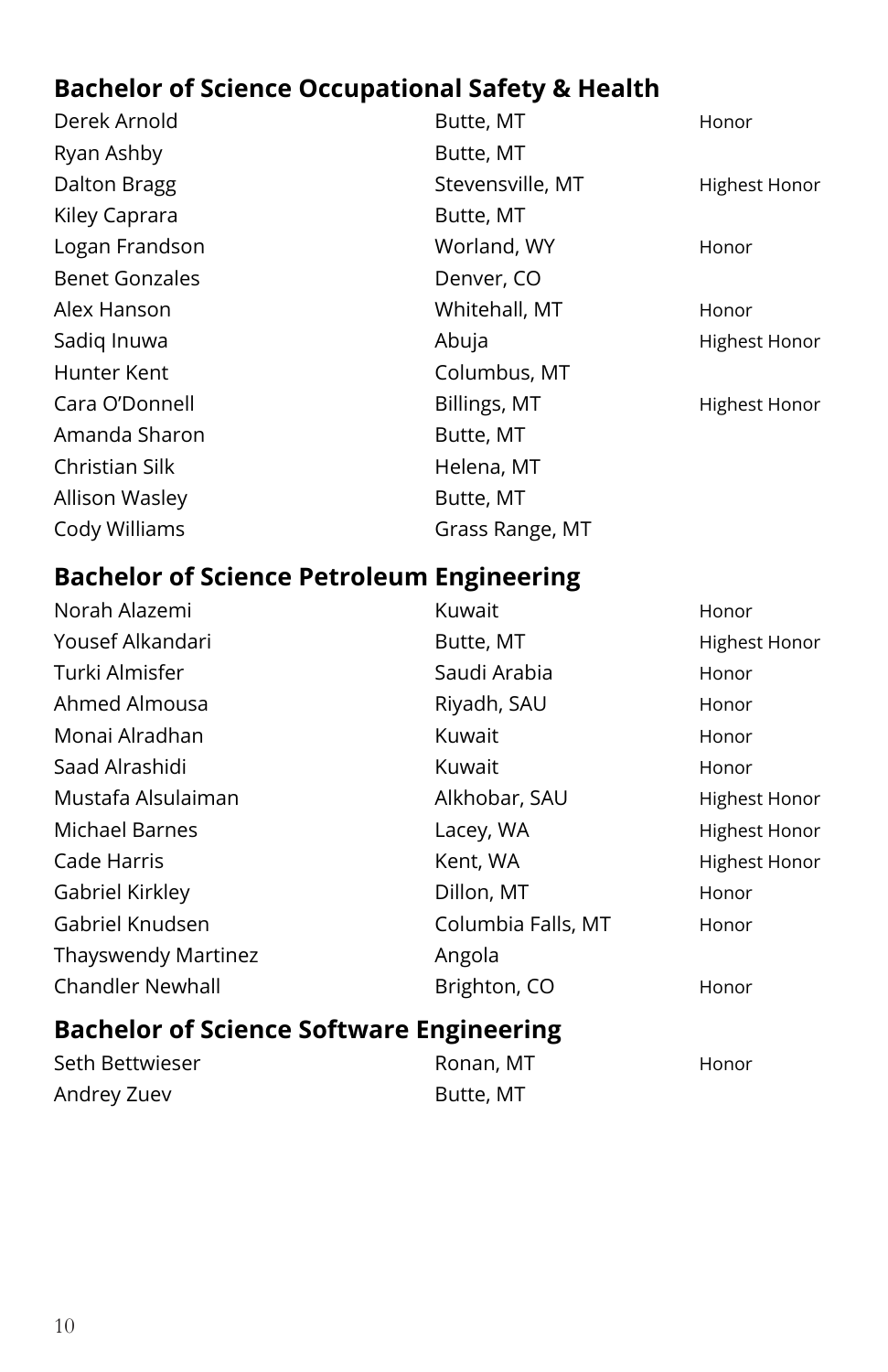## **COLLEGE OF LETTERS, SCIENCES, & PROFESSIONAL STUDIES**

## **Bachelor of Applied Science Business**

| Derrius Collins   | Missoula, MT       |                      |
|-------------------|--------------------|----------------------|
| David Ingalls     | Lincoln, MT        | Honor                |
| Logan Kolodejchuk | Columbia Falls, MT | Honor                |
| Jocelynn Norman   | Basin, MT          | <b>Highest Honor</b> |
| Cian Randall      | Butte, MT          | Honor                |
| Benjamin Voss     | Billings, MT       | Honor                |

## **Bachelor of Science Biological Sciences**

| Butte, MT         | Highest Honor |
|-------------------|---------------|
| Hall, MT          | Honor         |
| Absarokee, MT     |               |
| Florence, MT      | Highest Honor |
| Helena, MT        | Honor         |
| Billings, MT      | Highest Honor |
| Butte, MT         | Honor         |
| Glasgow, MT       | Highest Honor |
| Cut Bank, MT      | Highest Honor |
| Butte, MT         | Honor         |
| Laguna Niguel, CA |               |
| Butte, MT         | Highest Honor |
| Glasgow, MT       |               |
| Butte, MT         | Honor         |
| Butte, MT         | Highest Honor |
|                   |               |

## **Bachelor of Science Business & Information Technology**

| Colter Bachmeier  | Glendive, MT       |                      |
|-------------------|--------------------|----------------------|
| Eric Brown        | Missoula, MT       | Honor                |
| Celestina Faletoi | Salt Lake City, UT | Honor                |
| Naoki Harmer      | Butte, MT          |                      |
| Drew Huse         | Bozeman, MT        | Honor                |
| Bridger Johnson   | Kalispell, MT      | Honor                |
| Cameron Johnson   | Butte, MT          | Honor                |
| Connor Kieckbusch | Billings, MT       | Honor                |
| Kaley Lightner    | Helena, MT         | Honor                |
| Cody Liles        | Florence, MT       |                      |
| Brian McGeehan    | Butte, MT          | <b>Highest Honor</b> |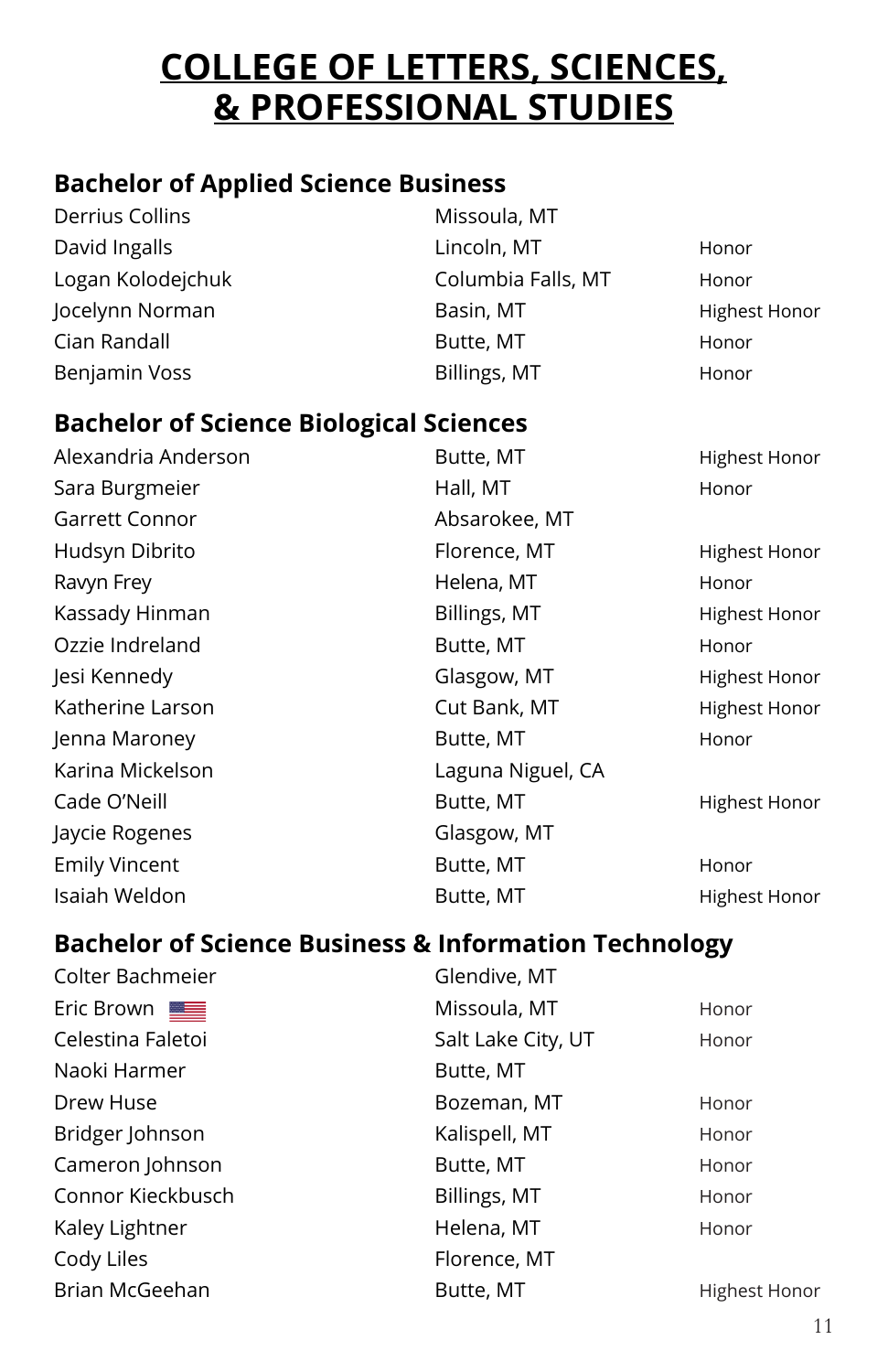| Chelsey McGree                                                        | Butte, MT        | <b>Highest Honor</b> |
|-----------------------------------------------------------------------|------------------|----------------------|
| Katlyn O'Brien                                                        | Butte, MT        | Honor                |
| Colt Pederson                                                         | Shelby, MT       |                      |
| Hailee Regan                                                          | Butte, MT        | Honor                |
| Sadie Starcevich                                                      | Butte, MT        | <b>Highest Honor</b> |
| Zachary Torgerson                                                     | Shelby, MT       | Highest Honor        |
| Catherine Watson                                                      | Townsend, MT     |                      |
| <b>Bachelor of Science Chemistry</b>                                  |                  |                      |
| Cynthia Cree                                                          | Spokane, WA      |                      |
| Madison Joseph                                                        | Butte, MT        | <b>Highest Honor</b> |
| <b>Bachelor of Science Cybersecurity &amp; Network Administration</b> |                  |                      |
| Jay Ewan                                                              | Anaconda, MT     | <b>Highest Honor</b> |
| Matthew Gaub                                                          | Missoula, MT     | Honor                |
| Jonathan Hillier                                                      | Butte, MT        | <b>Highest Honor</b> |
| John Ryan                                                             | Missoula, MT     |                      |
| Duncan Shearer                                                        | Castle Pines, CO | Honor                |
| Samuel Stancavage                                                     | New Harmony, UT  |                      |
|                                                                       |                  |                      |
| <b>Bachelor of Science Data Science</b>                               |                  |                      |
| <b>Hunter Boles</b>                                                   | Helena, MT       | <b>Highest Honor</b> |
| Daniel Buckley                                                        | Butte, MT        | Honor                |
| <b>Bachelor of Science Applied Health &amp; Safety Sciences</b>       |                  |                      |
| <b>Blake Burton</b>                                                   | Butte, MT        | Honor                |
| <b>Bachelor of Science Exercise &amp; Health Science</b>              |                  |                      |
| Sidney Christie                                                       | Butte, MT        | <b>Highest Honor</b> |
| Peytan King                                                           | Gildford, MT     | Honor                |
| <b>Bachelor of Science Health Care Informatics</b>                    |                  |                      |
| Mickayla Kipp                                                         | Butte, MT        |                      |
| Alexis Nixdorf                                                        | Glasgow, MT      |                      |
|                                                                       |                  |                      |
| <b>Bachelor of Science Interdisciplinary Arts &amp; Sciences</b>      | Butte, MT        |                      |
| Kasie Hayden                                                          |                  |                      |
| <b>Brooke Heggie</b>                                                  | Crookston, MT    |                      |
| Clayton Moody<br>Sindou Diallo                                        | Butte, MT        | Honor                |
|                                                                       | Tacoma, WA       |                      |
| <b>Bachelor of Science Liberal Studies</b>                            |                  |                      |
| William Mytty                                                         | Lolo, MT         |                      |
| 12                                                                    |                  |                      |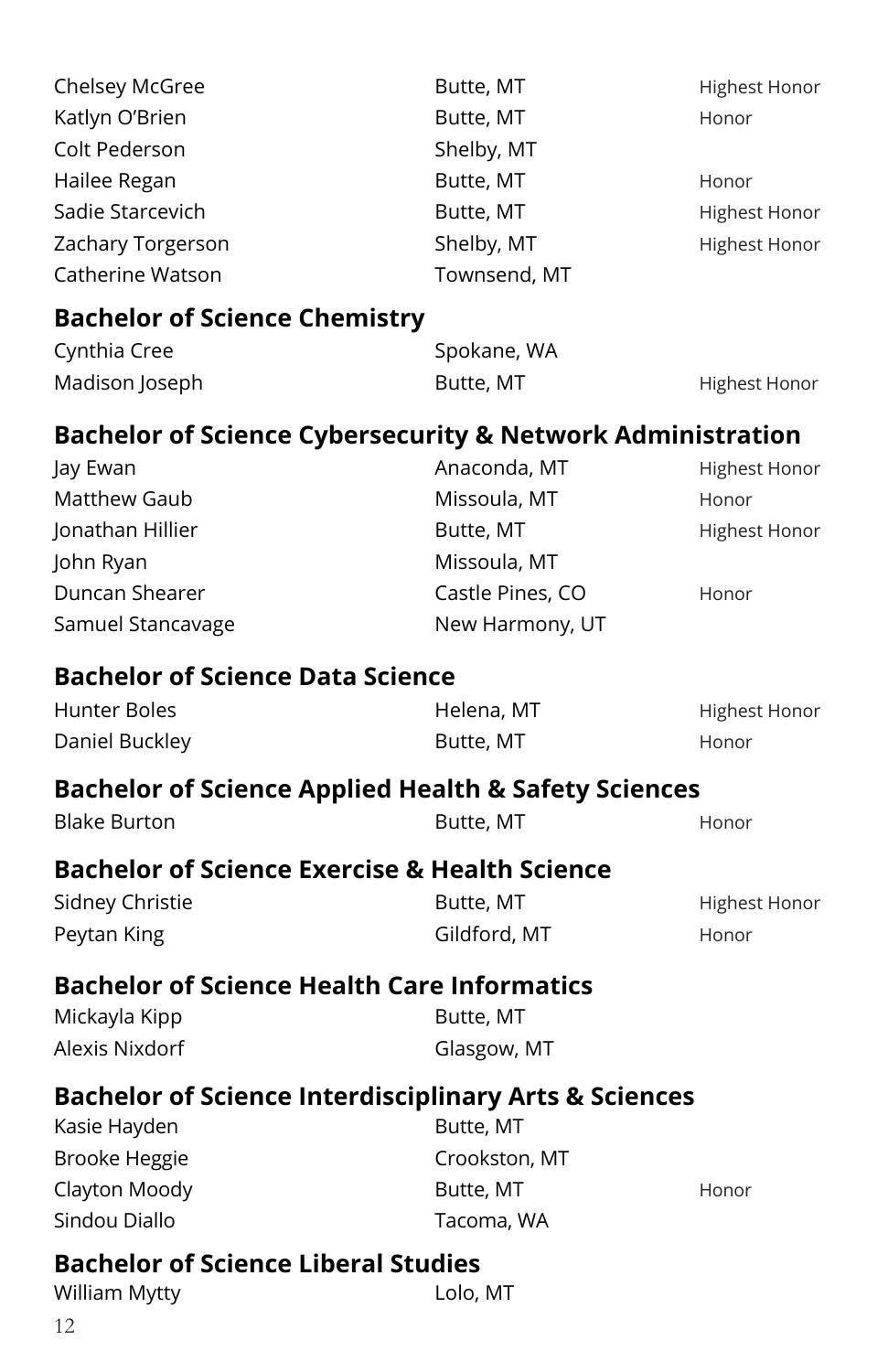## **Bachelor of Science Mathematical Sciences**

| Hunter Boles  | Helena, MT    | <b>Highest Honor</b> |
|---------------|---------------|----------------------|
| Caden Harkins | Kalispell, MT | Honor                |
| Casadi Morgan | Redlands, CA  | Honor                |

#### **Bachelor of Science Nursing**

Olivia Bolton **Butte, MT** Butte, MT Highest Honor Amber Borsberry **Butte, MT** Honor Steven Bundy Solid Spokane, WA Highest Honor Katie Coppin **Example 20** Company Dillon, MT **Honor** Derrick Dauenhauer Missoula, MT Highest Honor Madison Devoto **Milsall**, MT Highest Honor Alivia Drake **Hamilton, MT** Highest Honor Kayleigh Eddy **Petersburg, AK** Highest Honor Kennedi Ferriter Theory and Butte, MT Theory Highest Honor Emma Hopkins **Helena, MT** Highest Honor Madison Kale **Billings, MT** Highest Honor Kayla Kelly **Glendive, MT** Highest Honor MacKenzie Koetter **Arlee, MT** Arlee, MT Highest Honor Jillian LaValley **Red Lodge, MT** Highest Honor Emily Ley **Huntley, MT** Highest Honor Madison Mullen Los Alamos, CA Honor Kristina Okonski Butte, MT Highest Honor Shaelin Padbury **Portland, OR** Highest Honor Mollie Peoples **Butte, MT** Annor Honor Hannah Perala **Butte, MT** Honor Camryn Williams **Missoula, MT** Highest Honor Reagan Wood **Deer Lodge, MT** Highest Honor

#### **Bachelor of Science Statistics**

| Hunter Boles                                        | Helena, MT                                            | <b>Highest Honor</b> |
|-----------------------------------------------------|-------------------------------------------------------|----------------------|
|                                                     | <b>Certificate of Completion Professional Landman</b> |                      |
| Kaley Lightner                                      | Helena, MT                                            |                      |
| <b>Certificate of Technical Studies Restoration</b> |                                                       |                      |
| Laurel Bitterman                                    | Polson, MT                                            |                      |
| Karina Mickelson                                    | Laguna Niguel, CA                                     |                      |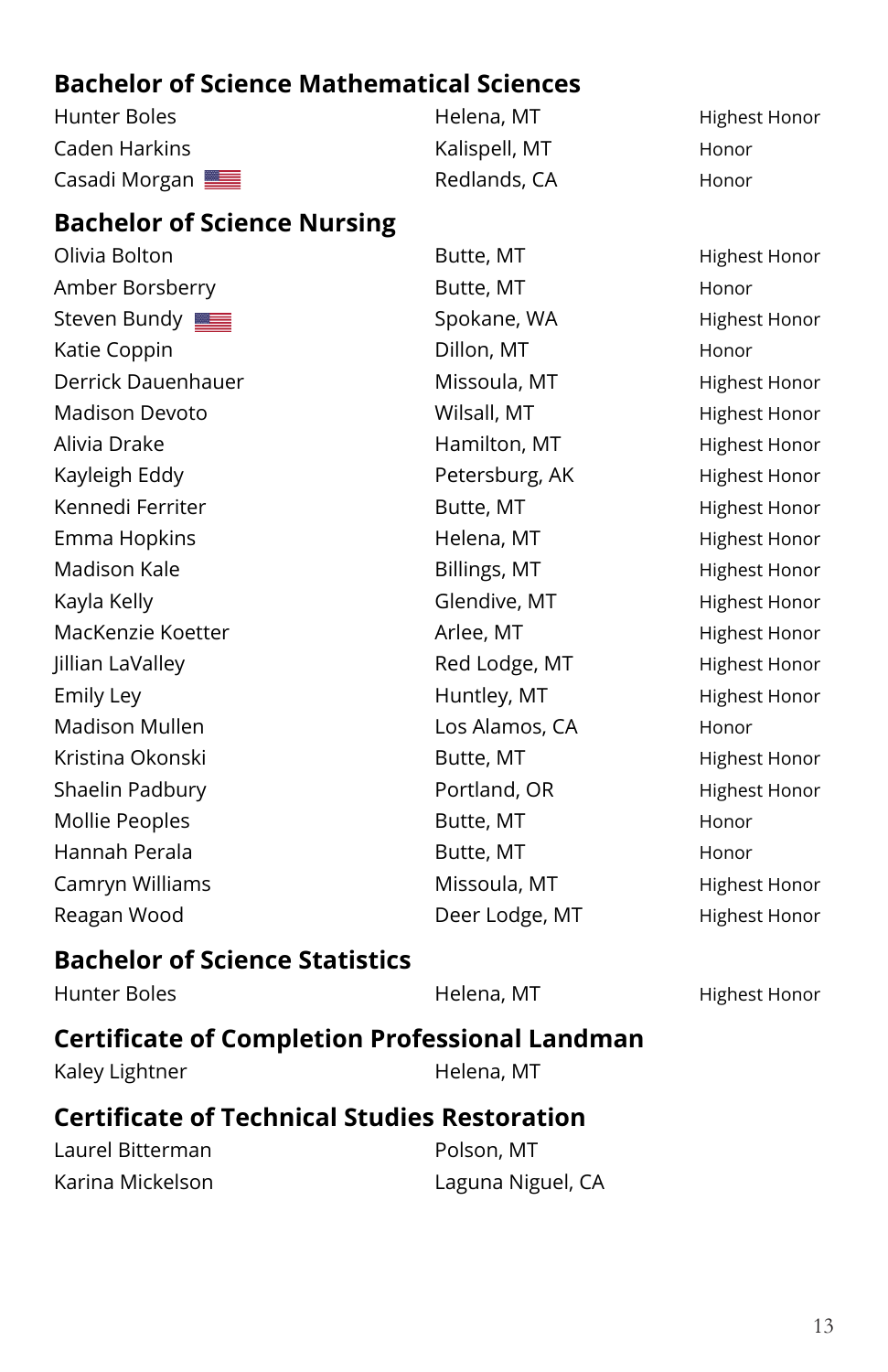## **HIGHLANDS COLLEGE**

#### **Associate of Science**

| Cole Davies    | Casper, WY |                      |
|----------------|------------|----------------------|
| Zoe Doherty    | Butte, MT  | Honor                |
| Conor Larson   | Butte, MT  |                      |
| Sabre Westlund | Elv. NV    | <b>Highest Honor</b> |

## **Associate of Applied Science Automotive Technology**

| Tyler Edwards    | Anaconda, MT  |       |
|------------------|---------------|-------|
| Bryce Hasson     | Bozeman, MT   |       |
| Terance Holloway | Whitehall, MT | Honor |
| Tristen Horn     | Sheridan, MT  | Honor |
| Shane Webb       | Boise, ID     |       |

## **Associate of Applied Science Civil Engineering Technology**

| Jason Maddox   | Lebanon, OR     | <b>Highest Honor</b> |
|----------------|-----------------|----------------------|
| Connor Murdock | Lodge Grass, MT |                      |
| Ridge Sargent  | Grenora, ND     | Honor                |

#### **Associate of Applied Science Computer Networks & Cybersecurity**

| Kelly Conway     | Butte, MT | Highest Honor |
|------------------|-----------|---------------|
| Kristoffer Mayes | Butte, MT |               |

#### **Associate of Applied Science Construction Technology-Carpentry**

|           |                      | ____ |               |  |
|-----------|----------------------|------|---------------|--|
| Mac Hauck | West Yellowstone, MT |      | Highest Honor |  |

## **Associate of Applied Science Machining Technology**

| Skyelyn Edwards  | Laurel, MT   | Highest Honor        |
|------------------|--------------|----------------------|
| Stephen Hamilton | Sheridan, MT |                      |
| Conor Larson     | Butte, MT    |                      |
| Katelyn McNamee  | Butte, MT    | <b>Highest Honor</b> |
| Nathan Whetsel   | Butte, MT    | <b>Highest Honor</b> |

## **Associate of Applied Science Metals Fabrication Technology**

| Jordan Black         | Anaconda, MT |                      |
|----------------------|--------------|----------------------|
| Hewston Coon         | Superior, MT | Honor                |
| Shawn Douglass       | Show Low, AZ | <b>Highest Honor</b> |
| Skyelyn Edwards      | Laurel, MT   | <b>Highest Honor</b> |
| <b>Zacary Miller</b> | Anaconda, MT |                      |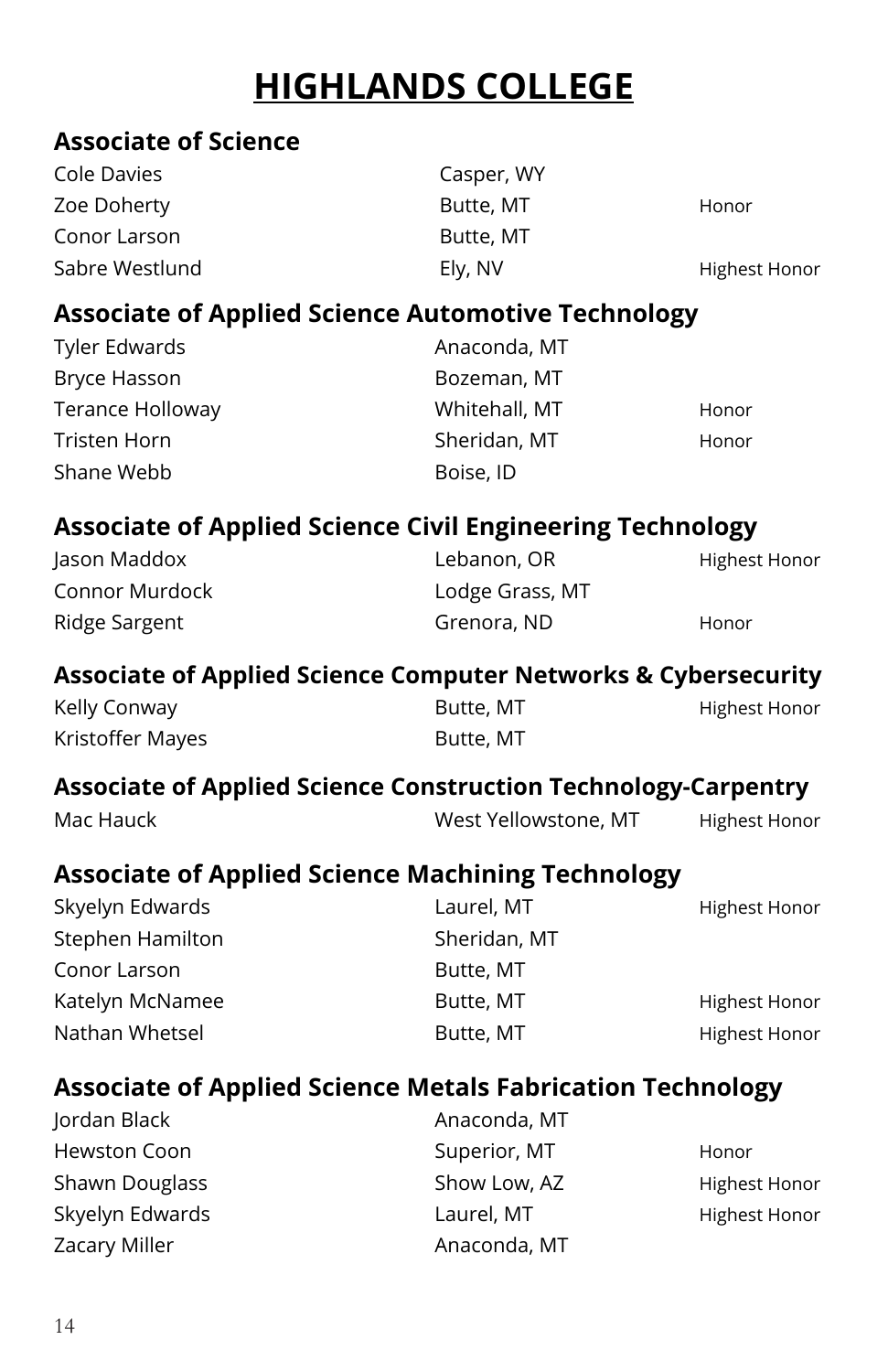| Branten Moreni | Anaconda, MT  | Honor         |
|----------------|---------------|---------------|
| Lane Veltkamp  | Manhattan, MT | Highest Honor |

#### **Associate of Applied Science Web Development & Administration**

| Jay Ewan     | Anaconda, MT | Highest Honor |
|--------------|--------------|---------------|
| Matthew Gaub | Missoula, MT | Honor         |

## **Certificate of Applied Science Pre-Apprenticeship Line Program**

| Kale Anzik       | Butte, MT        |
|------------------|------------------|
| Micah Bucy       | Kalispell, MT    |
| Corbin Downing   | Park City, MT    |
| Ryan Goodman     | Libby, MT        |
| Hunter Hickey    | Kalispell, MT    |
| Chad Hitchcock   | Fort Shaw, MT    |
| Jonathan Holskey | Eureka, MT       |
| Tate Jones       | Frenchtown, MT   |
| Aurora Kremer    | Gillette, WY     |
| Ryker McElmurry  | Libby, MT        |
| Justin Pankratz  | Montana City, MT |
| Aidan Pezdark    | Butte, MT        |
| Conner Polk      | Cheyenne, WY     |
| Katherine Rawley | Oroville, WA     |
| Donald Scherting | Wenatchee, WA    |
| Joseph Standish  | Roslyn, WA       |
| Kyler Thompson   | Helena, MT       |
| Joshua Williams  | Red Lodge, MT    |
| Brendan Zelenka  | Clancy, MT       |
|                  |                  |

## **Certificate of Applied Science Welding Technology**

| Teagan Killorn | Livingston, MT |
|----------------|----------------|
| Jyler Thompson | Townsend, MT   |
| Colton Young   | Absarokee, MT  |

## **Certificate of Technical Studies Land Surveying**

| Jason Maddox   | Lebanon, OR     |
|----------------|-----------------|
| Connor Murdock | Lodge Grass, MT |

Notes Veterans and/or Active Duty Members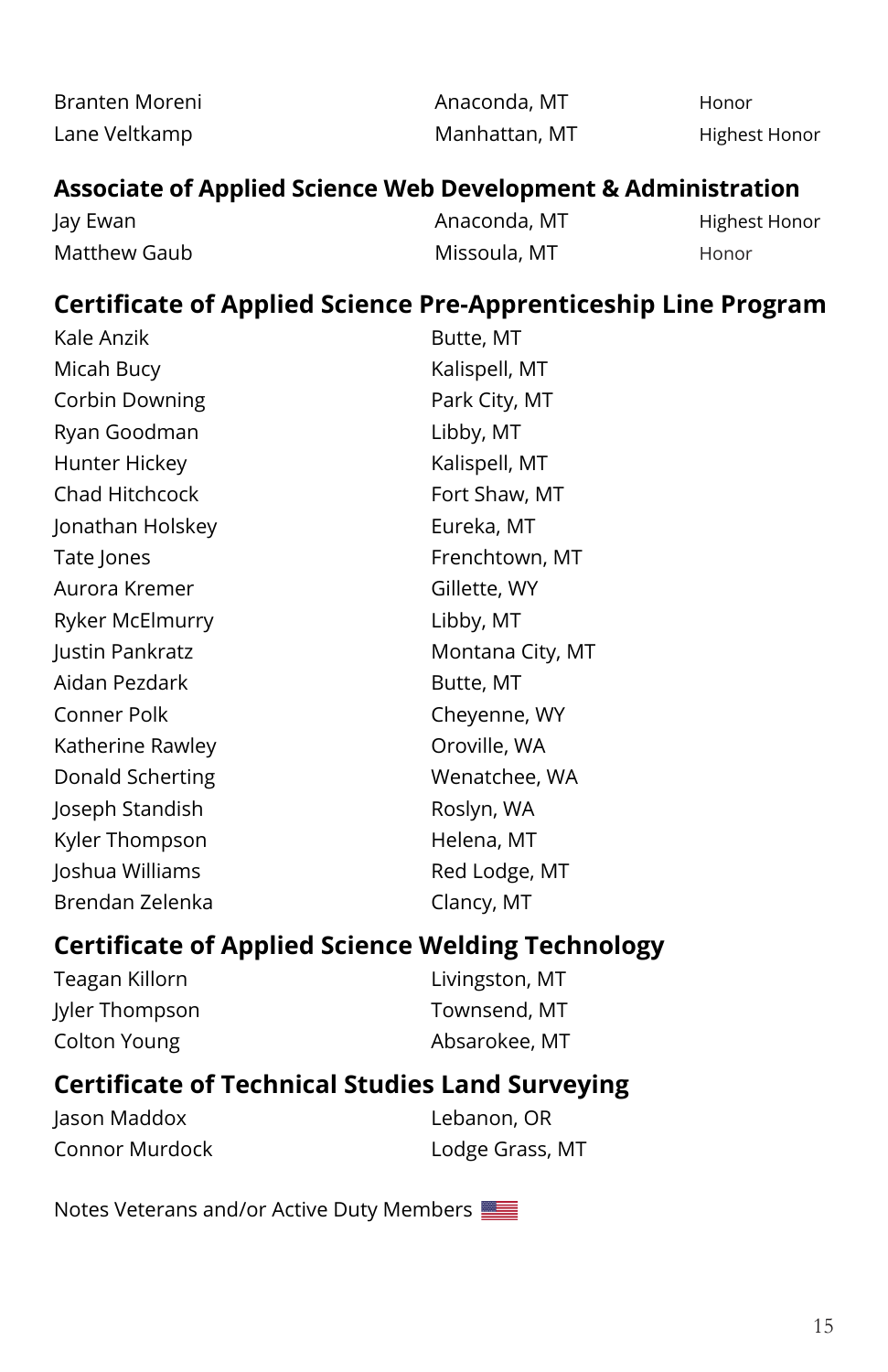#### **STUDENT SPEAKER**



#### **Braeden Beck** *Civil Engineering*

Braeden Beck, grew up in Missoula, Montana graduating from Loyola Sacred Heart High School in 2018. He enjoys Butte because of the wonderful people in the community, as well as its rich history and culture. Upon graduating, he will move to Lincoln, Nebraska to start a career as a transportation engineer.



#### **COMMENCEMENT SPEAKER**

#### **Casey Winn Lozar**

*Chair, Montana Board of Regents Vice President and Director of the Center for Indian Country Development for the Federal Reserve*

Mr. Lozar is vice president and director of the Center for Indian Country Development for the Federal Reserve based out of the Federal Reserve Bank of Minneapolis. The Center is a national research and policy institute committed to assisting tribes across the country reach their full economic potential, on their own terms. In this role, he brings to life actionable research and policy development to advance economic and

community development in Indian Country with a focus on access to affordable capital, tribal public finance, and advancing economic infrastructure. In 2021, he served Indian Country as a detailee at the US Department of the Treasury, where he was responsible for distributing \$20 billion of American Rescue Plan Act funds to tribal governments to help mitigate the effects of the COVID-19 pandemic. Before leading the Center for Indian Country Development, he served as the executive at the Helena Branch of the Minneapolis Federal Reserve.

Prior to joining the Federal Reserve, Mr. Lozar served as an administrator and tribal policy advisor for the State of Montana and directed the State Tribal Economic Development Commission. Additionally, he served Indian Country through national Native organizations as vice president of the American Indian College Fund and chief marketing and development officer at the Notah Begay III Foundation. Casey started his professional career as a middle school Social Studies teacher and worked for Salish Kootenai College, helping to lead their math, science, and culture camps for Native youth.

Mr. Lozar holds a B.A. in history from Dartmouth College, a M.Ed. from Harvard University, and an MBA from the University of Colorado-Denver. He has completed executive education coursework at MIT, Columbia University, and the University of California-Berkeley. Currently,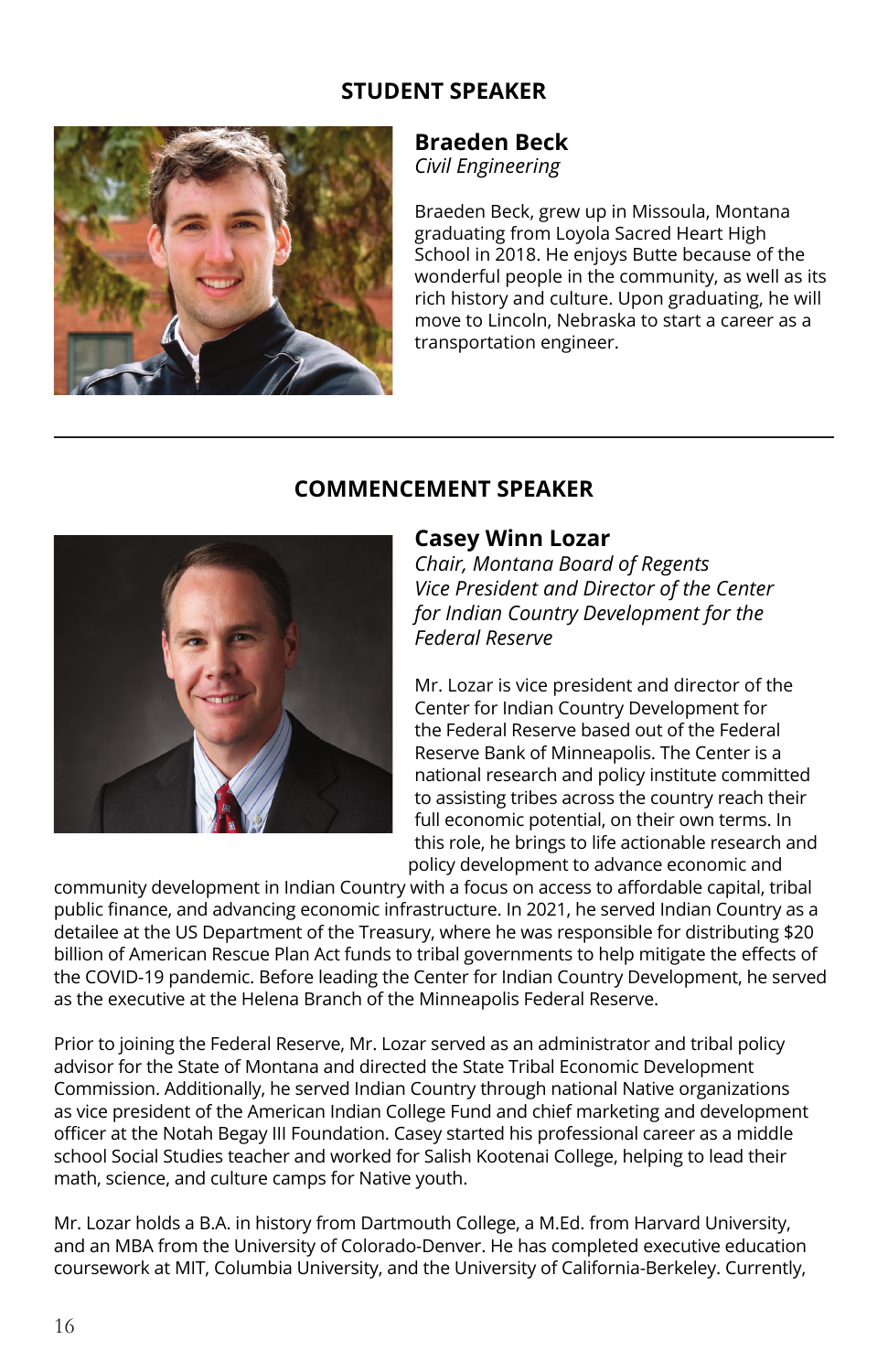Mr. Lozar serves as the chair of the Montana Board of Regents, the first Native American to serve in this capacity. Past board membership include: Montana Community Foundation, S&K Technologies, S&K Electronics, and Montana Higher Education Student Assistance Corporation. Born and raised on the Flathead Indian Reservation in Montana, Mr. Lozar is an enrolled member of the Confederated Salish and Kootenai Tribes and a descendent of the Fort Peck Assiniboine and Sioux Tribes. Casey lives in Helena with his wife Reagen and their four children: Leighton, Winn, Mary Mac, and Asher

# CONGRATULATIONS ON YOUR GRADUATION! WE ARE EXCITED FOR YOU!

Please keep in touch and let us know how we can help! Share your post-graduation plans in DR 2.0 **ow.ly/x1eu50EmBeN**

**University Relations Center 109 | 406.496.4140 | careerservices@mtech.edu | mtech.edu/career**

## **CAREER SERVICES** - MONTANATECH

## **A SPECIAL THANKS TO THE COMMENCEMENT COMMITTEE:**

Amanda Badovinac, Nick Bowsher, Jodie DeLay, Janet Friesz, Colleen Fink, Lauren Hudson, Ginnie LaMere, Mallory McCormick, Nancye Rahn, and Laurie Vandel.